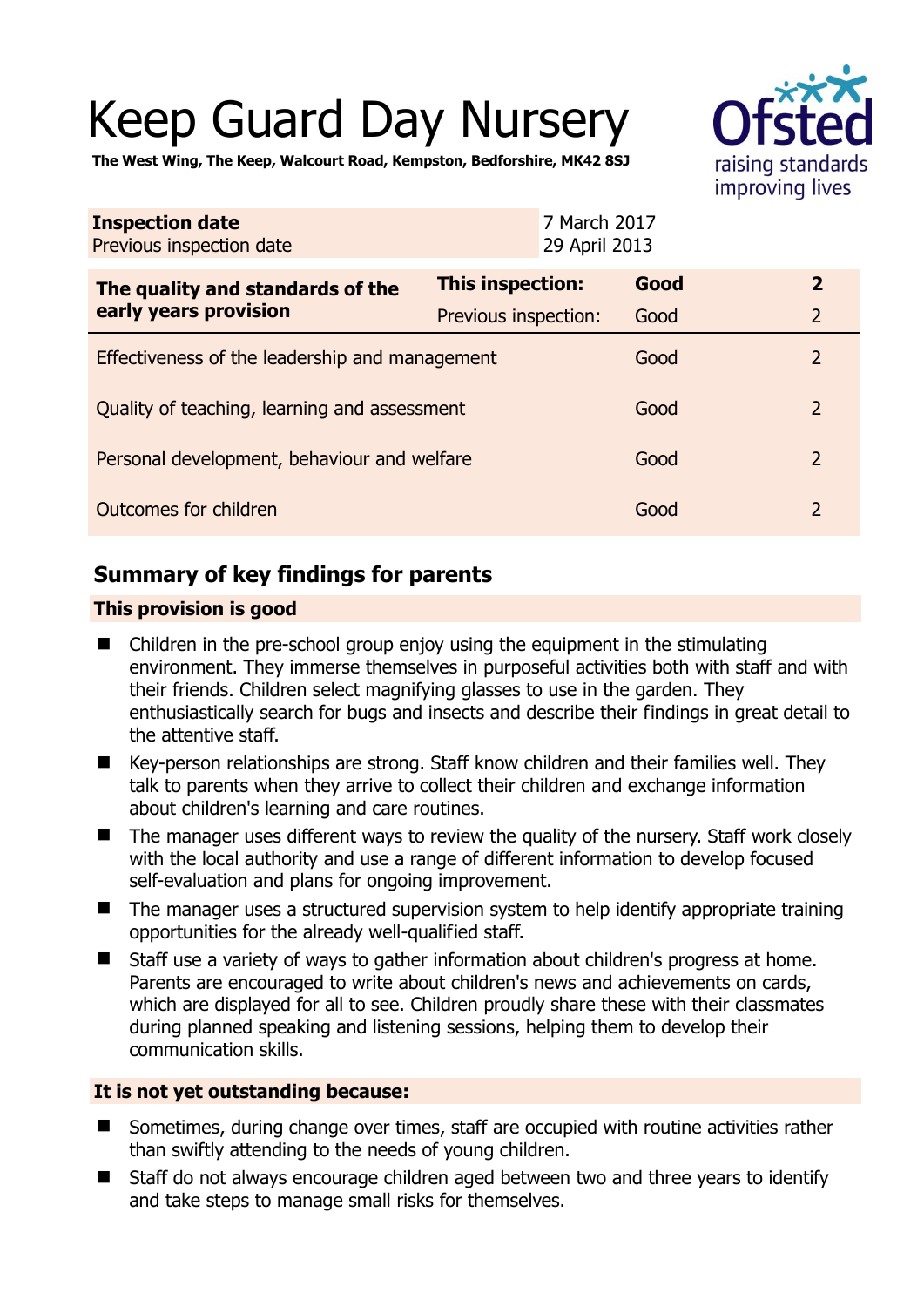## **What the setting needs to do to improve further**

#### **To further improve the quality of the early years provision the provider should:**

- review the daily routine to make sure that staff deployment in the youngest children's rooms is always focused upon swiftly meeting the needs of young children
- $\blacksquare$  increase young children's ability to understand risks and to take steps to keep themselves safe as they play.

#### **Inspection activities**

- $\blacksquare$  The inspectors observed activities both inside the nursery and in the garden. They spoke to staff and children at appropriate times throughout the inspection.
- The inspectors checked the evidence of the suitability of staff working with children and other documentation, including the safeguarding procedures and risk assessments.
- The lead inspector carried out a joint observation with the manager.
- The inspectors looked at children's assessments and progress records.
- The inspectors held a meeting with the provider, who is also the manager.
- The inspectors spoke to a small number of parents and read feedback that had been left for them. They took these views into consideration.

#### **Inspector**

Katrina Rodden and Hayley Marshall-Gowen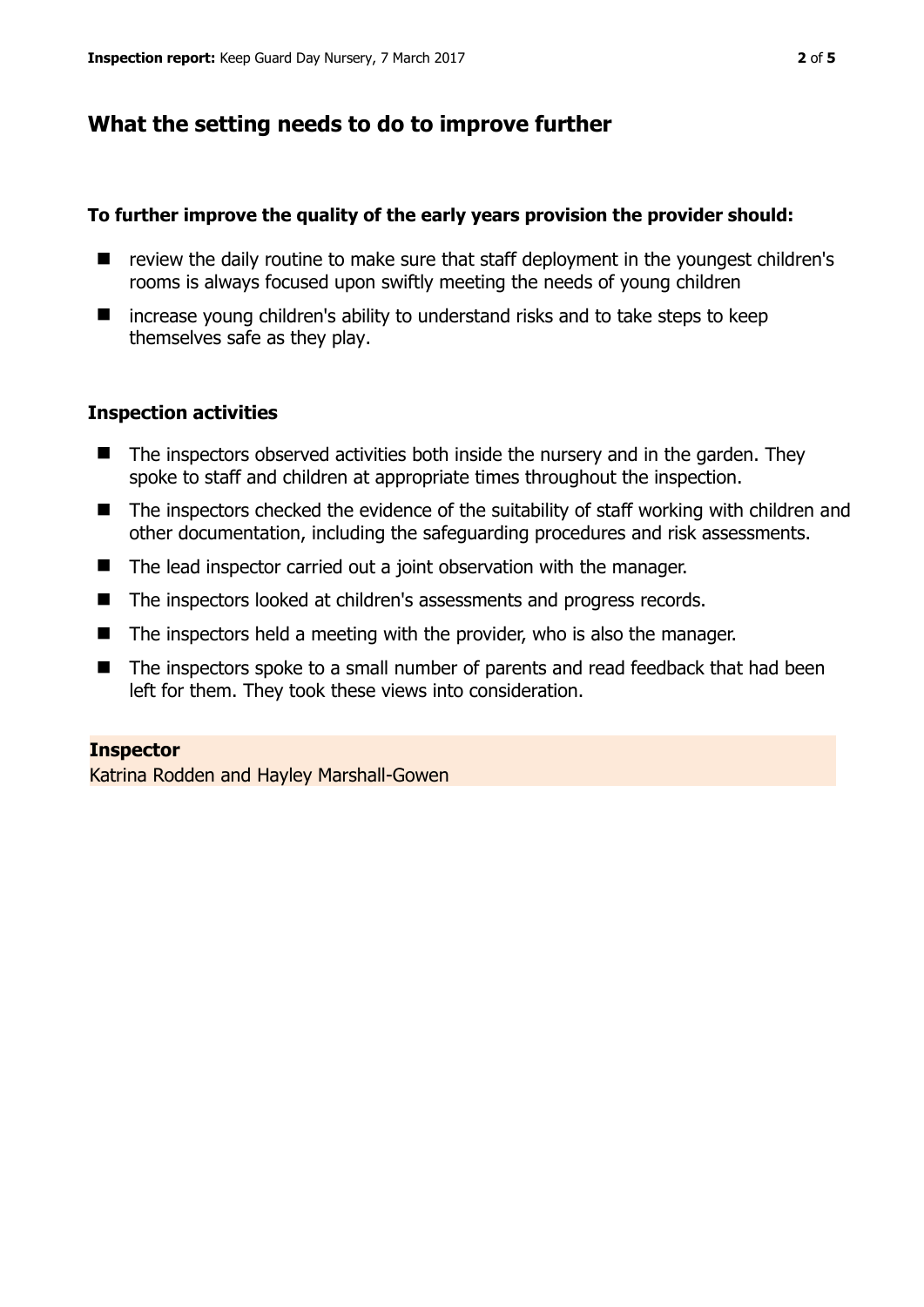### **Inspection findings**

#### **Effectiveness of the leadership and management is good**

The arrangements for safeguarding are effective. The provider uses robust selection and recruitment procedures to help ensure that staff are suitable for the roles in which they are employed. Staff have a good understanding of how to identify concerns about children's welfare. All staff carry information about the Local Safeguarding Children Board on lanyards should they need to report any concerns. Staff undertake risk assessments, and measures to keep the building secure are in place. There are alarms on the doors and a fingerprint access pad is used to help staff control who enters the nursery. The provider has introduced a detailed and informative monitoring system to help identify any gaps in children's learning. Individual plans are promptly put in place, helping staff to swiftly close those gaps.

#### **Quality of teaching, learning and assessment is good**

Staff accurately gather information to identify children's next steps in learning. They use this in conjunction with their knowledge of children's interests to help extend children's knowledge through planned activities and their self-chosen play. Staff ask children what will happen when they add different-coloured powder paint to water. Children consider their answers before they experiment with the colours. This helps children to develop their skills to predict what might happen and to solve problems. Children enjoy sensory play. Young children sit in the sand and enjoy the sensation on their skin. They also enjoy squeezing dough. This contributes towards the development of the small muscles in their fingers.

#### **Personal development, behaviour and welfare are good**

Children are well behaved. Staff give gentle reminders of the consistent boundaries and rules that are in place. Staff are good role models, helping children to respect and listen to others. Children who have special educational needs and/or disabilities are well supported in both their learning and emotional well-being. Staff spend time with them, using books to help them understand and prepare them for what will happen during their day. All children enjoy looking at their family photograph books. From a young age, children recognise people who are important to them. They point out parents and pets and smile as they see pictures of themselves. Staff encourage children to develop good hygiene routines. They teach children to sing a song to remind them how and why they need to wash their hands.

#### **Outcomes for children are good**

Children are motivated and enthusiastic learners. Given their starting points, they make good progress. Children who speak English as an additional language are effectively supported. Staff take time to learn key words in the language children are most familiar with. Visual clues, such as pictures to help identify emotions, are used with all children to help strengthen communication. Children develop a love for books and understand that the text has meaning. When the time comes, children are ready for school. They are able to identify the letters in their names and can work out simple mathematical problems.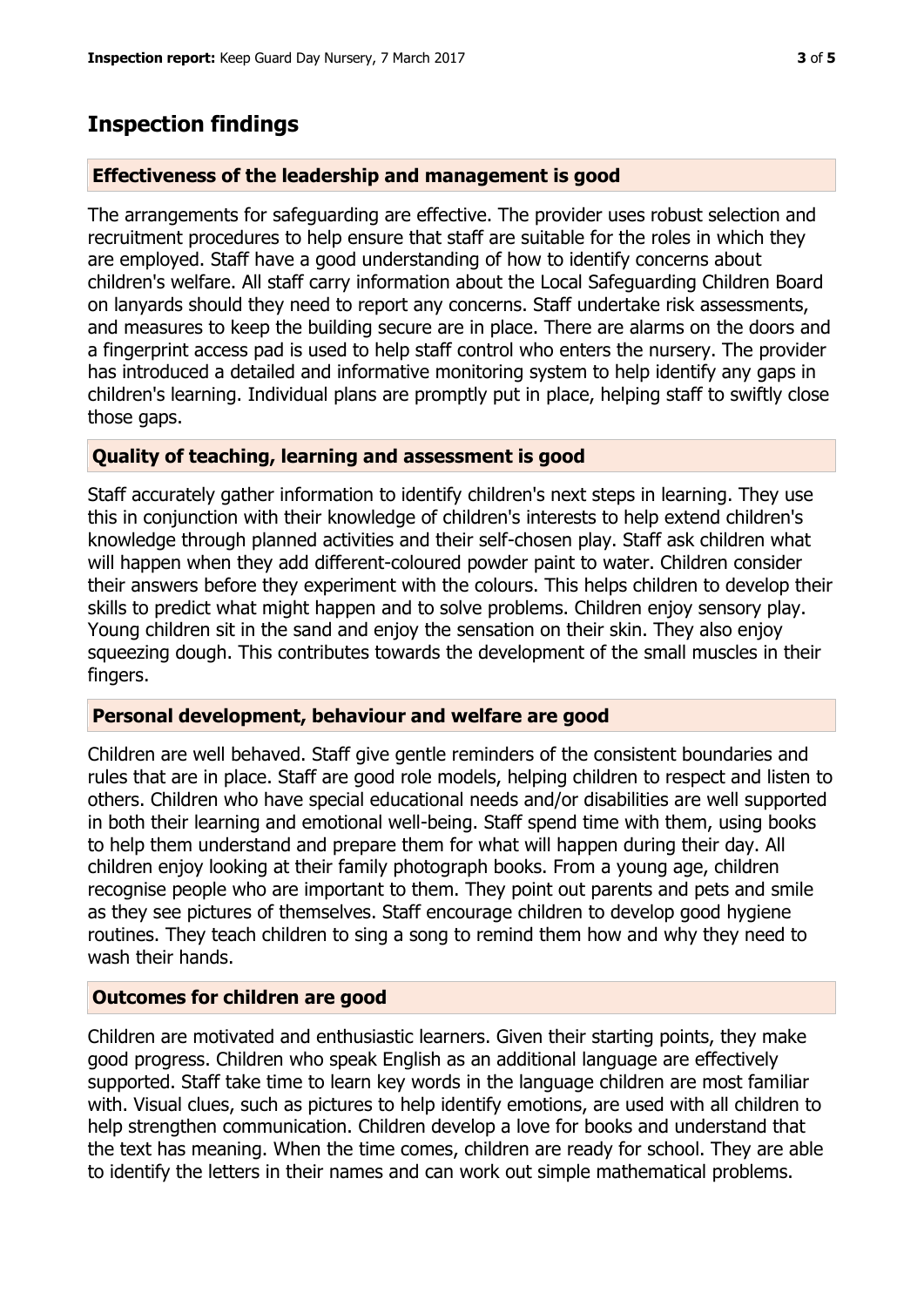# **Setting details**

| Unique reference number                             | 219083                                                                               |  |
|-----------------------------------------------------|--------------------------------------------------------------------------------------|--|
| <b>Local authority</b>                              | <b>Bedford Borough</b>                                                               |  |
| <b>Inspection number</b>                            | 1063707                                                                              |  |
| <b>Type of provision</b>                            | Full-time provision                                                                  |  |
| Day care type                                       | Childcare - Non-Domestic                                                             |  |
| <b>Registers</b>                                    | Early Years Register, Compulsory Childcare<br>Register, Voluntary Childcare Register |  |
| Age range of children                               | $0 - 10$                                                                             |  |
| <b>Total number of places</b>                       | 78                                                                                   |  |
| Number of children on roll                          | 116                                                                                  |  |
| <b>Name of registered person</b>                    | Lynn Carmichael                                                                      |  |
| <b>Registered person unique</b><br>reference number | RP512547                                                                             |  |
| Date of previous inspection                         | 29 April 2013                                                                        |  |
| <b>Telephone number</b>                             | 01234 327955                                                                         |  |

Keep Guard Day Nursery was registered in 1996 and is managed by a private provider. The nursery employs 13 members of childcare staff. Of these, 12 hold appropriate early years qualifications at level 3 or above. The manager holds a degree in early years management. The nursery opens Monday to Friday all year round. Sessions are from 8am until 6pm. The nursery provides funded early education for two-, three- and four-year-old children.

This inspection was carried out by Ofsted under sections 49 and 50 of the Childcare Act 2006 on the quality and standards of provision that is registered on the Early Years Register. The registered person must ensure that this provision complies with the statutory framework for children's learning, development and care, known as the early years foundation stage.

Any complaints about the inspection or the report should be made following the procedures set out in the guidance 'Complaints procedure: raising concerns and making complaints about Ofsted', which is available from Ofsted's website: www.gov.uk/government/organisations/ofsted. If you would like Ofsted to send you a copy of the guidance, please telephone 0300 123 4234, or email enquiries@ofsted.gov.uk.